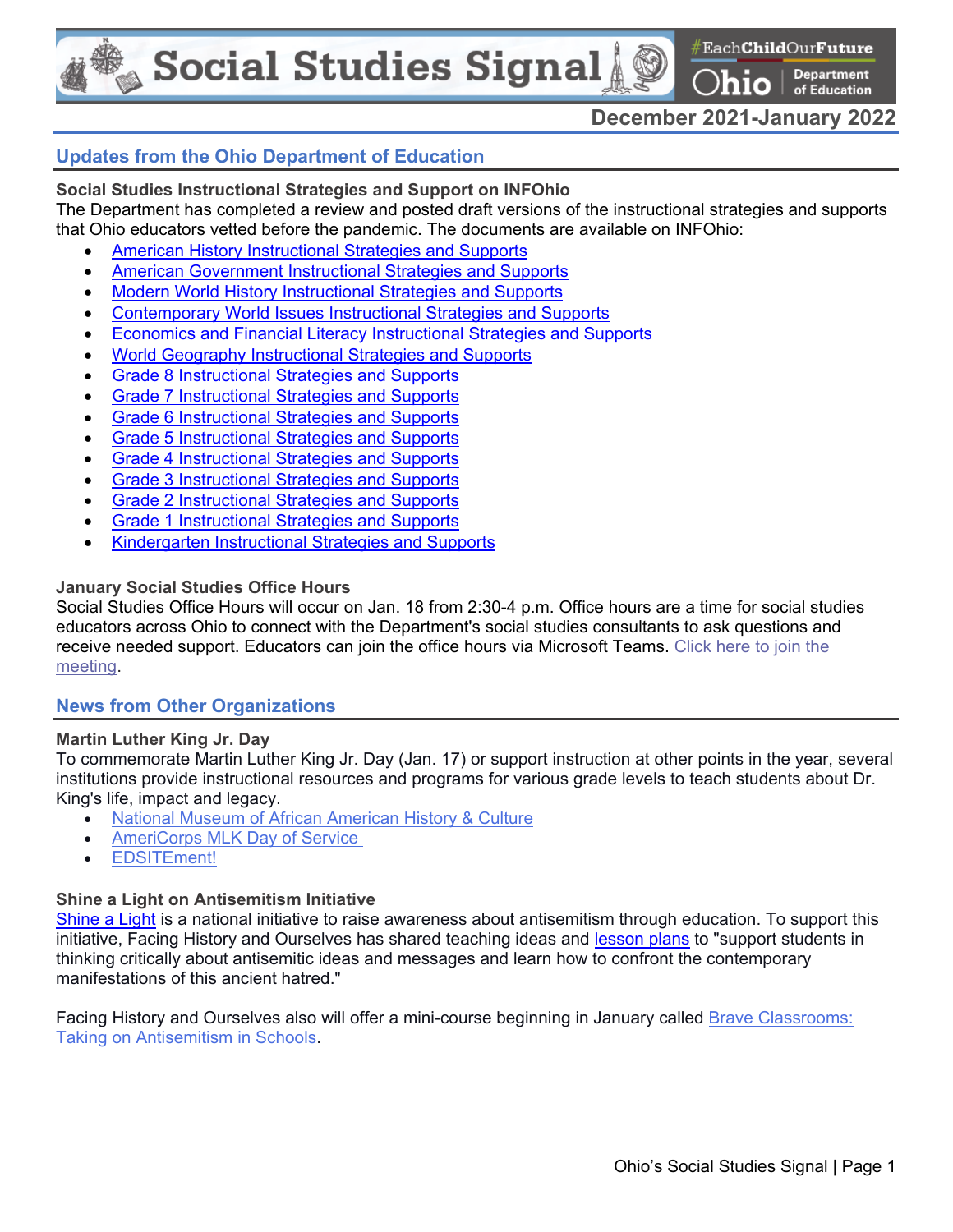$_{\tiny \textcircled{\tiny \textcircled{\tiny \textcirc}}}$  Social Studies Signal  $_{\tiny \textcircled{\tiny \textcircled{\tiny \textcirc}}}$ 

### **Ohio Center for Law-Related Education Virtual Volunteer Opportunities**

The Ohio Center for Law-Related Education seeks volunteers for its winter civics education programs online. Volunteers will need a working internet connection, a computer with a camera and microphone and familiarity with or willingness to learn the Zoom software. Interested volunteers can learn more about the OCLRE programs on its [website.](http://www.oclre.org/aws/OCLRE/pt/sp/volunteer) Please direct questions to OCLRE at oclre@oclre.org or call 614-485-3510.

### **Kids Voting Ohio Mock Elections Program**

The Kids Voting Ohio Mock Election is free to educators and gives students a chance to learn the importance of voting and civic involvement in an engaging and fun way. In early November, students in grades 2-12 learned about the voting process from registering to vote, learning about issues and candidates and casting their votes.

Kids Voting Ohio will offer another round of mock elections in the spring. If your school is interested in participating, follow [this link to register.](https://www.kidsvotingohio.org/elections?utm_campaign=eef56277-22c7-4c6d-8b24-087ddd9f33e6&utm_source=so&utm_medium=mail&cid=610d09e6-d885-4dbc-8bd4-d7fae70d71bc)

## **University of Cincinnati Economics Center \$martPath Program**

[\\$martPath](https://www.economicscenter.org/smartpath/) is an engaging, interactive and easy-to-use way for elementary and middle school teachers to embed relevant and fun economic and financial education in their classrooms to boost students' financial literacy. And the best part? It's free!

Developed by leading practitioners working hand-in-hand with teachers, The \$martPath Platform provides simple, fun lessons that bring economic and financial education to life in the classroom. Through gradeappropriate, curriculum-aligned, interactive lessons, \$martPath units teach students about personal financial responsibility (such as saving, prudent spending and prioritizing needs and wants). [Sign up for free.](https://teach.smartpathlearning.com/register)

# **Professional Learning Opportunities**

# **2022 Summer Professional Development Opportunities in Social Studies**

The Council of State Social Studies Supervisors created [a document](https://docs.google.com/spreadsheets/d/1ujimVsZmCdJ4_gKzpycrUS5inVd4OxzNB__zQKTowlk/edit#gid=560278661) to communicate the wealth of professional development opportunities available to social studies educators. Many of the listed offerings are free or low cost. Options highlighted in yellow are programs where 2022 updates are not yet available. The council will update the document through the spring of 2022. Please email Stefanie Wager at [stefanie.rosenbergwager@gmail.com](mailto:stefanie.rosenbergwager@gmail.com) with any questions, comments or additions for this list.

# **Accessing Inquiry for Students with Disabilities through Primary Sources Online Workshop**

[Emerging America,](http://www.emergingamerica.org/about-emerging-america) a [Collaborative for Educational Services](https://www.collaborative.org/) program, offers a workshop beginning in January on [Accessing Inquiry for Students with Disabilities through Primary Sources.](http://www.emergingamerica.org/workshops/online-accessing-inquiry-students-disabilities-through-primary-sources) The workshop partners with the [Library of Congress Teaching with Primary Sources](https://www.loc.gov/programs/teachers/about-this-program/) program. The workshop cost is \$195 for collaborative members and \$230 for non-members.

# **2022 Stanford History Education Group Professional Development**

The Stanford History Education Group (SHEG) announced its [2022 professional development institutes.](https://sheg.stanford.edu/about/updates/pd-2022) Offerings include institutes focused on assessing historical thinking, civic online reasoning and strategies for reading like a historian with younger students. The institutes do have a tuition cost, but SHEG offers a limited number of scholarships for teachers that can verify current employment at Title I schools.